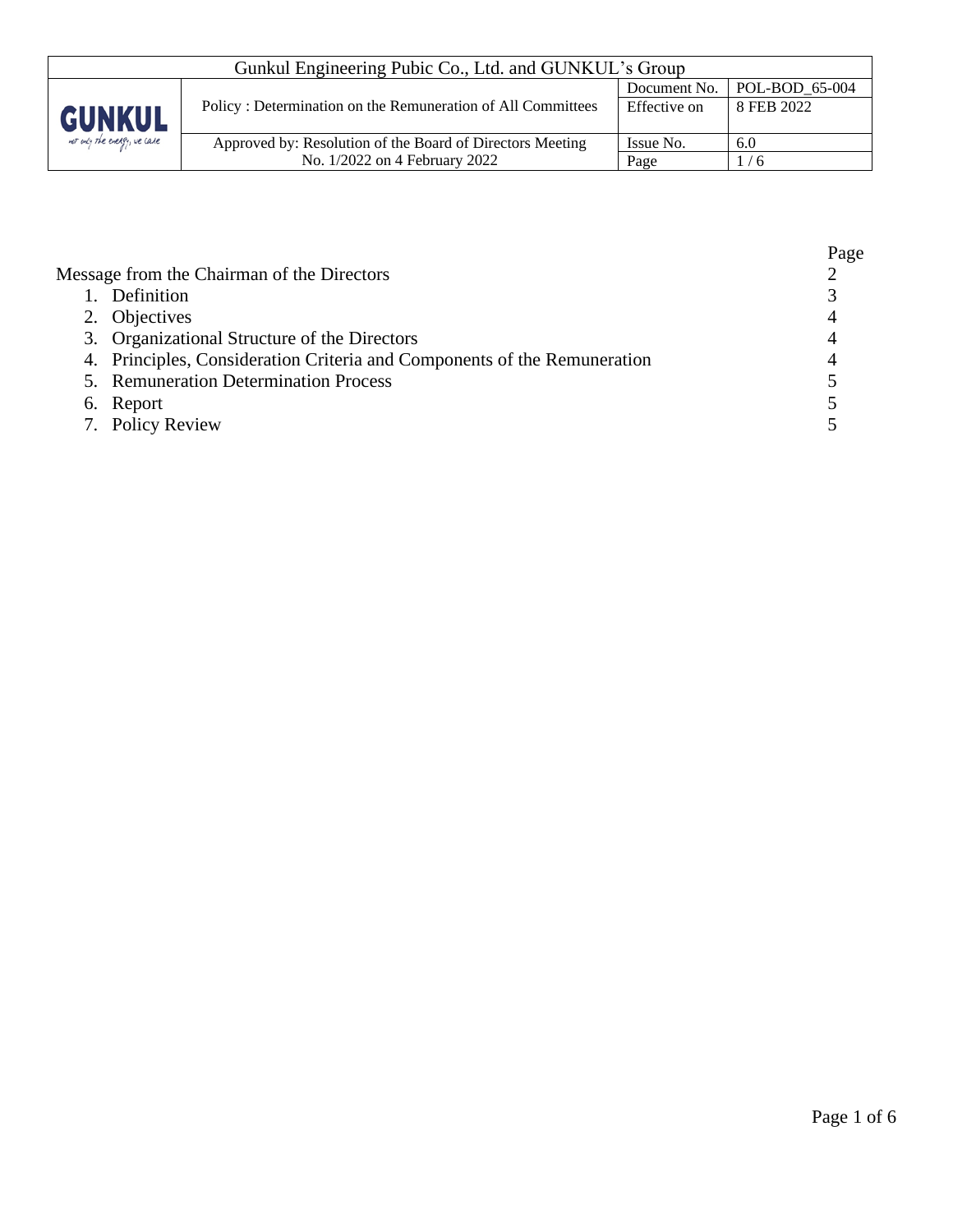| Gunkul Engineering Pubic Co., Ltd. and GUNKUL's Group |                                                             |                                  |            |  |
|-------------------------------------------------------|-------------------------------------------------------------|----------------------------------|------------|--|
|                                                       |                                                             | $POL-BOD 65-004$<br>Document No. |            |  |
| <b>GUNKUL</b>                                         | Policy: Determination on the Remuneration of All Committees | Effective on                     | 8 FEB 2022 |  |
| not only the energy, we care                          | Approved by: Resolution of the Board of Directors Meeting   | Issue No.                        | 6.0        |  |
|                                                       | No. 1/2022 on 4 February 2022                               | Page                             | 2/6        |  |

### **Message from the Chairman of the Directors**

The Company's Directors are aware of the significance of the operation to comply with the good governance. Therefore, they are determined to operate the business with justice, transparency and accountability under the responsibility to all stakeholders. To administrate the operations, it is necessary to set up the qualified Directors of different fields to provide consultation and advices to the Company in compliance with the principle of good governance.

To determine the remuneration of the Directors with transparency and operational principles, the Company has made "Remuneration determination policy for all committees" to be a framework and guideline in remuneration determination for all committees. The remuneration determination criteria shall be appropriate for each organization, so that the rate and components of payment go in line with the standard of enterprises in the same industry,

4 February 2022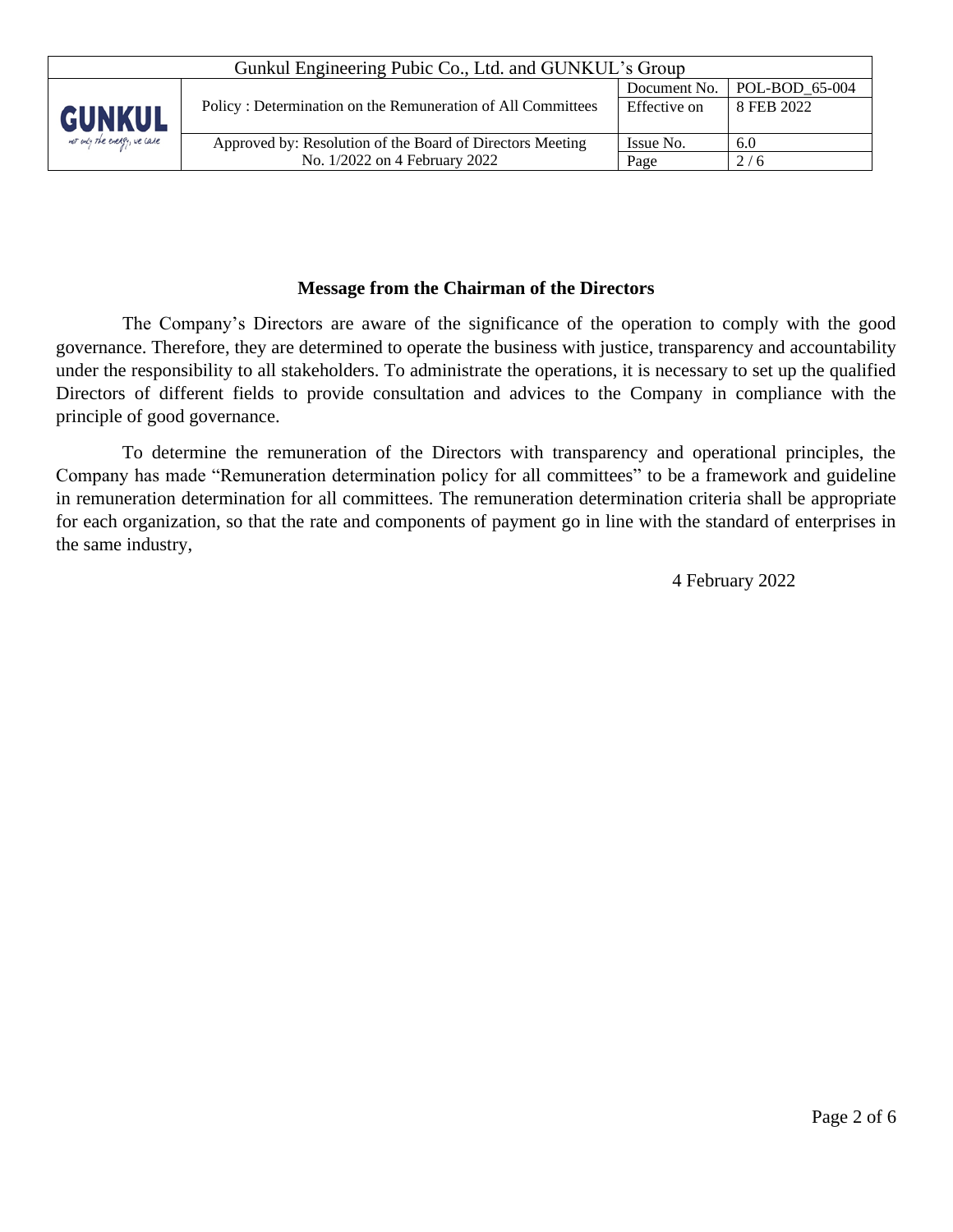| Gunkul Engineering Pubic Co., Ltd. and GUNKUL's Group |                                                             |                               |            |  |
|-------------------------------------------------------|-------------------------------------------------------------|-------------------------------|------------|--|
|                                                       |                                                             | Document No.   POL-BOD 65-004 |            |  |
| <b>GUNKUL</b>                                         | Policy: Determination on the Remuneration of All Committees | Effective on                  | 8 FEB 2022 |  |
| not only the energy, we care                          | Approved by: Resolution of the Board of Directors Meeting   | Issue No.                     | 6.0        |  |
|                                                       | No. 1/2022 on 4 February 2022                               | Page                          | 3/6        |  |

# **1. Definition**

| "Company"                   | Gunkul Engineering Public Co., Ltd.                                   |
|-----------------------------|-----------------------------------------------------------------------|
| "GUNKUL's Group"            | Subsidiaries and affiliates of Gunkul Engineering Public Co., Ltd.    |
| "Directors"                 | Directors of Gunkul Engineering Public Co., Ltd.                      |
| "Audit Committee"           | Audit Committee of Gunkul Engineering Public Co., Ltd.                |
| "Risk Management            | Risk Management Committee of Gunkul Engineering Public Co., Ltd.      |
| Committee"                  |                                                                       |
| "Nomination and             | Nomination and Remuneration Committee of Gunkul Engineering           |
| Remuneration Committee"     | Public Co., Ltd.                                                      |
| "Good Corporate Governance" | Good Governance Committee of Gunkul Engineering Public Co., Ltd.      |
| Committee"                  |                                                                       |
| "Executive Committee"       | Executive Committee of Gunkul Engineering Public Co., Ltd.            |
| "Remuneration for           | Both financial and non-financial compensations for the works of the   |
| Committee"                  | committees. They are paid as meeting attendance fee, annual           |
|                             | remuneration, bonus and any benefits paid to committees by the        |
|                             | Company.                                                              |
| "Meeting Attendance Fee"    | Fee paid to the committees attending each meeting. The fee is paid to |
|                             | the attending committees only.                                        |
| "Annual Remuneration"       | Remuneration annually paid to the committees, with or without the     |
|                             | meeting.                                                              |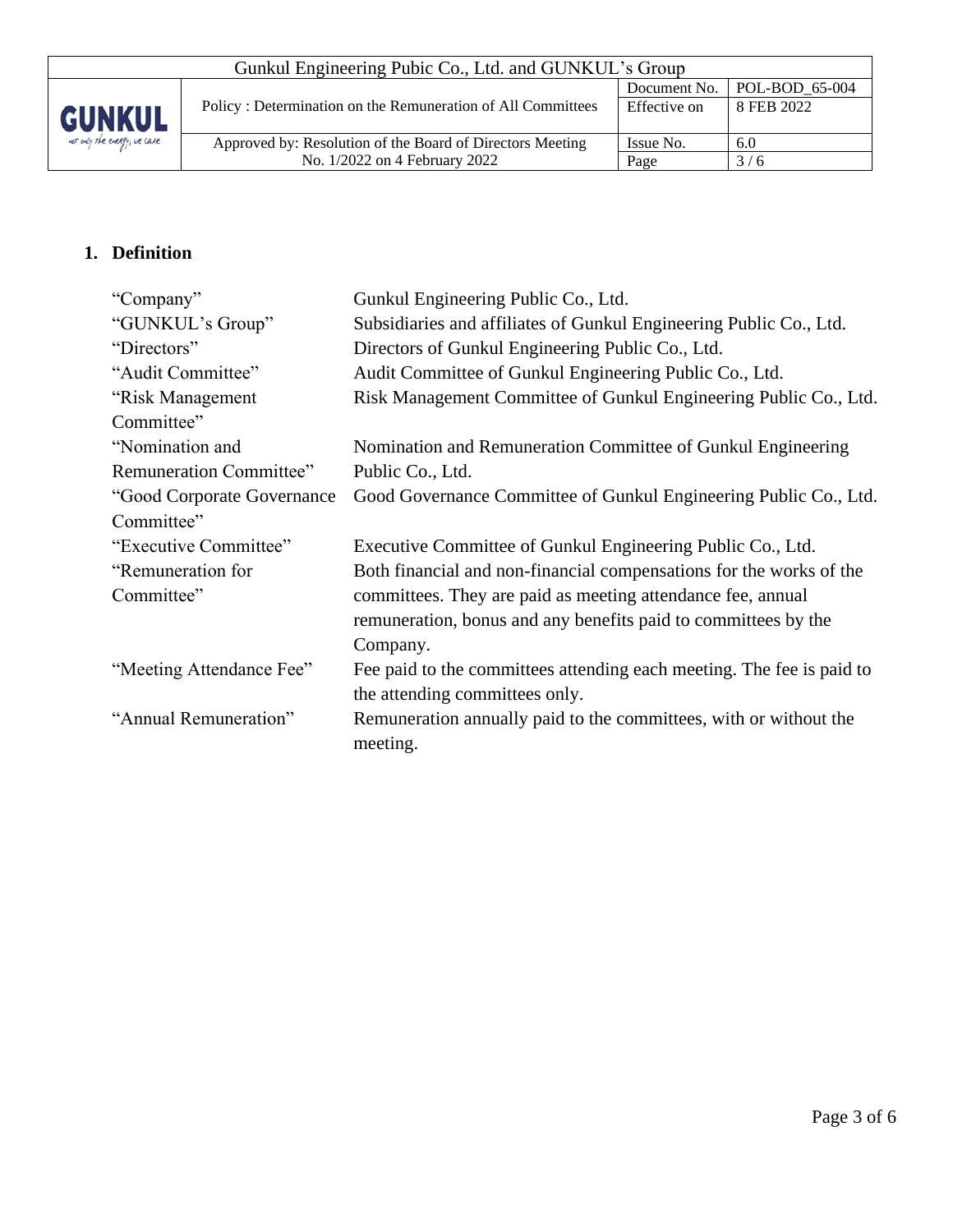| Gunkul Engineering Pubic Co., Ltd. and GUNKUL's Group |                                                             |              |                        |  |
|-------------------------------------------------------|-------------------------------------------------------------|--------------|------------------------|--|
|                                                       |                                                             | Document No. | $\vert$ POL-BOD 65-004 |  |
| <b>GUNKUL</b>                                         | Policy: Determination on the Remuneration of All Committees | Effective on | 8 FEB 2022             |  |
| not only the every, we care                           | Approved by: Resolution of the Board of Directors Meeting   | Issue No.    | 6.0                    |  |
|                                                       | No. 1/2022 on 4 February 2022                               | Page         | 4/6                    |  |

## **2. Objectives**

"Remuneration determination policy for all committees" is prepared to serve as a framework and guideline in remuneration determination for each committee. The remuneration determination criteria shall reflect the experience, duties and scope of role and responsibility of the committees. It shall be under the rate comparable to the prevailing practices o the same industry and/or the director remuneration survey, so that the rate and components of the remuneration can retain the required qualified committees.

### **3. Organizational Directors Structure**

The Director structure comprises;

- 3.1 Board of Directors
- 3.2 Audit Committee
- 3.3 Risk Management Committee
- 3.4 Nomination and Remuneration Committee
- 3.5 Good Governance Committee
- 3.6 Administration Committee
- 3.7 Other committee (if any)

### **4. Principles, Consideration Criteria and Components of Remuneration**

#### **4.1 Principles and Consideration Criteria**

The Board of Directors assigns the Nomination and Remuneration Committee to propose the remuneration of all committees to the Board of Directors for their approval. Then, the proposal shall be considered in the shareholders' meeting for the approval under the following criteria;

- 4.1.1 Role, scope, authority and responsibility of Board of Director and each committee.
- 4.1.2 The collective and individual performance of the committees.
- 4.1.3 The operational performance of the Company, based on the type and size of the Company's business.
- 4.1.4 The remuneration survey, in comparison with other companies in the same industry.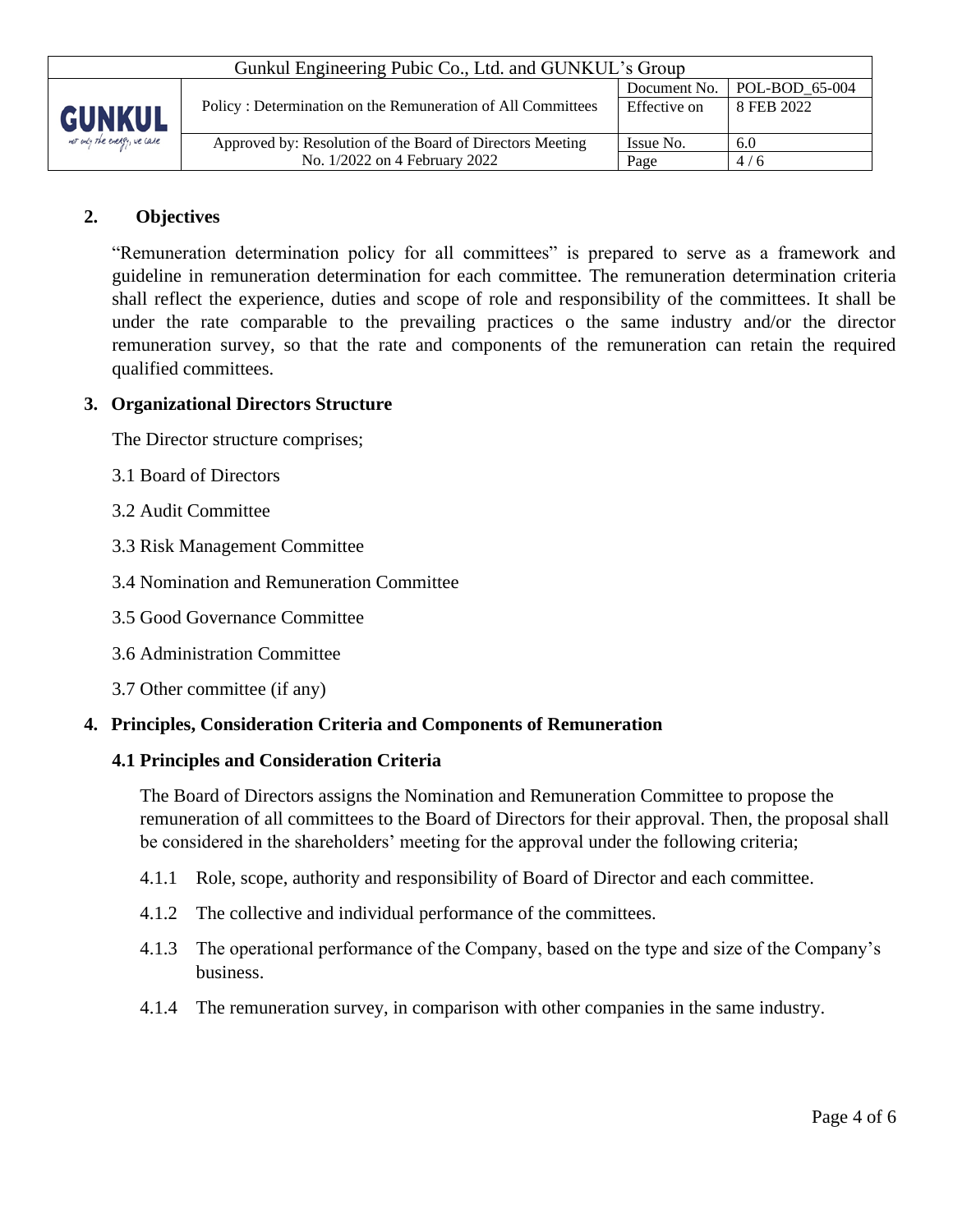| Gunkul Engineering Pubic Co., Ltd. and GUNKUL's Group |                                                             |                                        |            |  |
|-------------------------------------------------------|-------------------------------------------------------------|----------------------------------------|------------|--|
|                                                       |                                                             | $\vert$ POL-BOD 65-004<br>Document No. |            |  |
| <b>GUNKUL</b>                                         | Policy: Determination on the Remuneration of All Committees | Effective on                           | 8 FEB 2022 |  |
| not only the energy, we care                          | Approved by: Resolution of the Board of Directors Meeting   | Issue No.                              | 6.0        |  |
|                                                       | No. 1/2022 on 4 February 2022                               | Page                                   | 5/6        |  |

## **4.2 Components of Remuneration**

To reflect the duties, responsibility and mission of the committees, the components of remuneration determination is divided into 2 parts as follows;

- 4.2.1 Meeting attendance fee
- 4.2.2 Annual remuneration

### **5. Remuneration Determination Process**

The Board of Directors sets up the remuneration determination process to comply with the principle of good governance based on transparency and accountability. The consideration process is as follows;

- 5.1 The Nomination and Remuneration Committee considers and determine the remuneration in accordance with the principle in item 4.
- 5.2 The Nomination and Remuneration Committee proposes the remuneration rate to the Board of Directors for the approval.
- 5.3 The Board of Directors approves and proposes the remuneration rate to the shareholders' meeting for the approval.
- 5.4 The shareholders' meeting approves the remuneration rate.

#### **6. Report**

The Directors are responsible for disclosure of the following issues in the annual report and the annual information declaration.

- 6.1 Policy and criteria on the determination of the remuneration for all committees.
- 6.2 Details of remuneration payment in each categories in the past year for all committees, for the whole and individual committees and for both financial and non-financial remuneration.

### **7. Policy Review**

This policy shall be yearly reviewed.